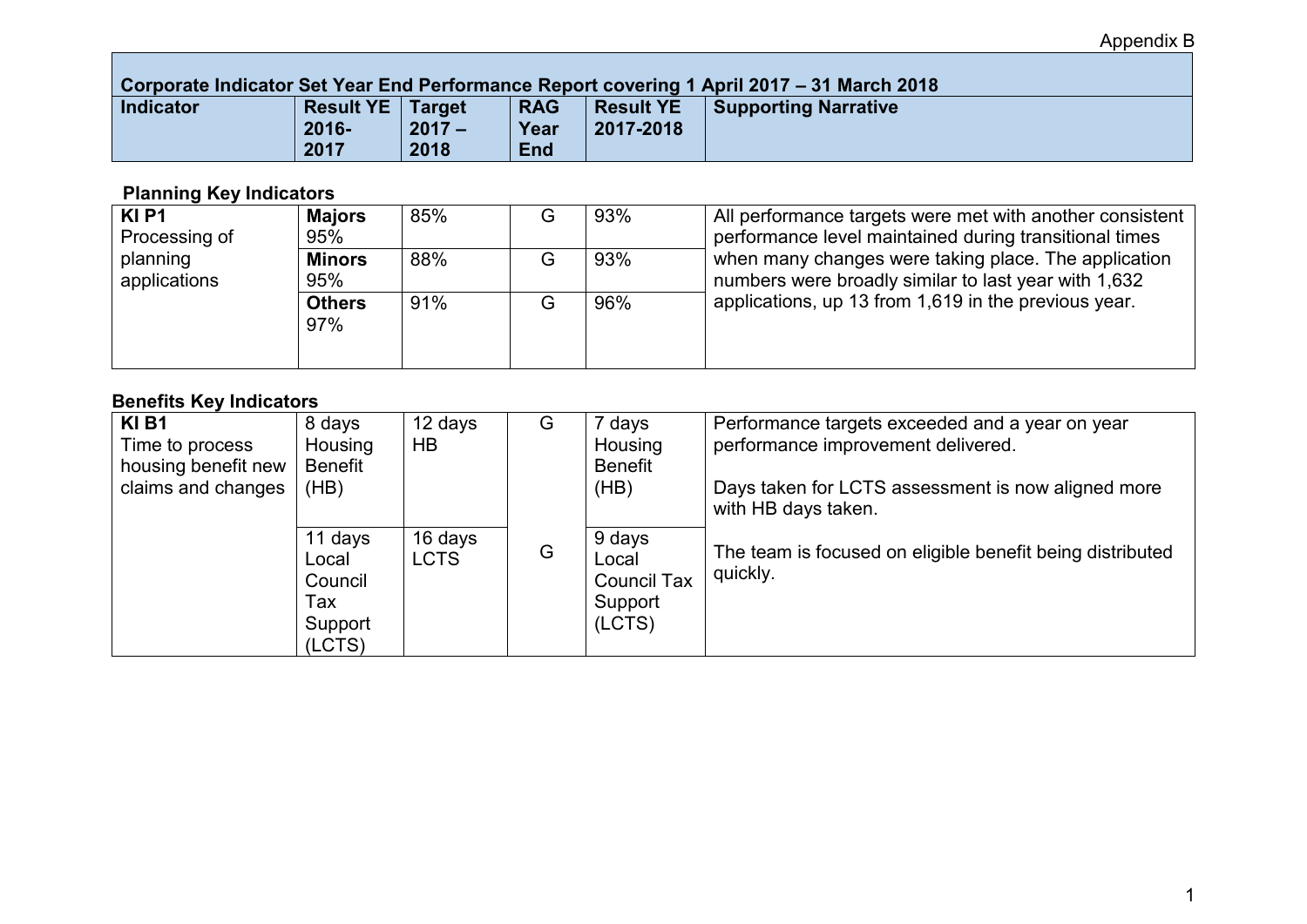### **Corporate Indicator Set Year End Performance Report covering 1 April 2017 – 31 March 2018**

| <b>POINT IN THE TERM ON THE REAL PROPERTY IN THE REAL PROPERTY IN THE REAL PROPERTY</b> |                           |          |            |                  |                             |  |  |  |
|-----------------------------------------------------------------------------------------|---------------------------|----------|------------|------------------|-----------------------------|--|--|--|
| Indicator                                                                               | <b>Result YE   Target</b> |          | <b>RAG</b> | <b>Result YE</b> | <b>Supporting Narrative</b> |  |  |  |
|                                                                                         | $2016 -$                  | $2017 -$ | Year       | 2017-2018        |                             |  |  |  |
|                                                                                         | 2017                      | 2018     | <b>End</b> |                  |                             |  |  |  |

# **Housing Key Indicators**

| <b>KI H1</b><br>Net additional<br>homes provided             | 912                                          | 830                                                        | G | 1049 (draft)                                                                           | The number of dwelling completions remains on target<br>with draft figures for 2017/18 exceeding the Core<br>Strategy figure of 830 per year and the emerging Local<br>Plan/Objectively Assessed Need target of 920 per<br>annum. This will help address a previous shortfall of 164<br>units since 2013/14. |
|--------------------------------------------------------------|----------------------------------------------|------------------------------------------------------------|---|----------------------------------------------------------------------------------------|--------------------------------------------------------------------------------------------------------------------------------------------------------------------------------------------------------------------------------------------------------------------------------------------------------------|
| $KI$ H <sub>2</sub><br>Affordable homes<br>delivered (gross) | 206<br><b>Delivered</b><br>over two<br>years | 255<br><b>Delivered</b><br>over three<br>years<br>2015-18. | G | 134<br>delivered in<br>2017/2018<br>3 year total<br>$=$ 340 new<br>affordable<br>homes | The number of new affordable homes delivered over<br>three years (2015-2018) exceeded the target of 255<br>homes. This is excellent news for households in housing<br>need in Colchester.                                                                                                                    |

# **Housing Key Indicators delivered by Colchester Borough Homes (CBH)**

| $KI$ H <sub>3</sub><br><b>Homelessness</b><br>cases prevented | 50.82% | 45% | G | 57.44% | Supportive action was taken by Colchester Borough<br>Homes to prevent the homelessness of 869 households,<br>this figure is double what it was in 2016/17. This exceeds<br>the target and represents a good proportion of the total<br>number of households presenting to the Council for<br>support due to homelessness.                                               |
|---------------------------------------------------------------|--------|-----|---|--------|-------------------------------------------------------------------------------------------------------------------------------------------------------------------------------------------------------------------------------------------------------------------------------------------------------------------------------------------------------------------------|
| <b>KI H4</b><br><b>Rent Collected</b>                         | 98.85% | 98% | G | 99.91% | Mitigating work in relation to Welfare reform, such as<br>applying for benefits and maximising income, has<br>supported the work of Housing Officers to retain<br>exceptionally high income collection levels this year. As<br>Welfare reforms continue to impact on tenants, the work of<br>Housing Officers involved to maintain collection rate levels<br>increases. |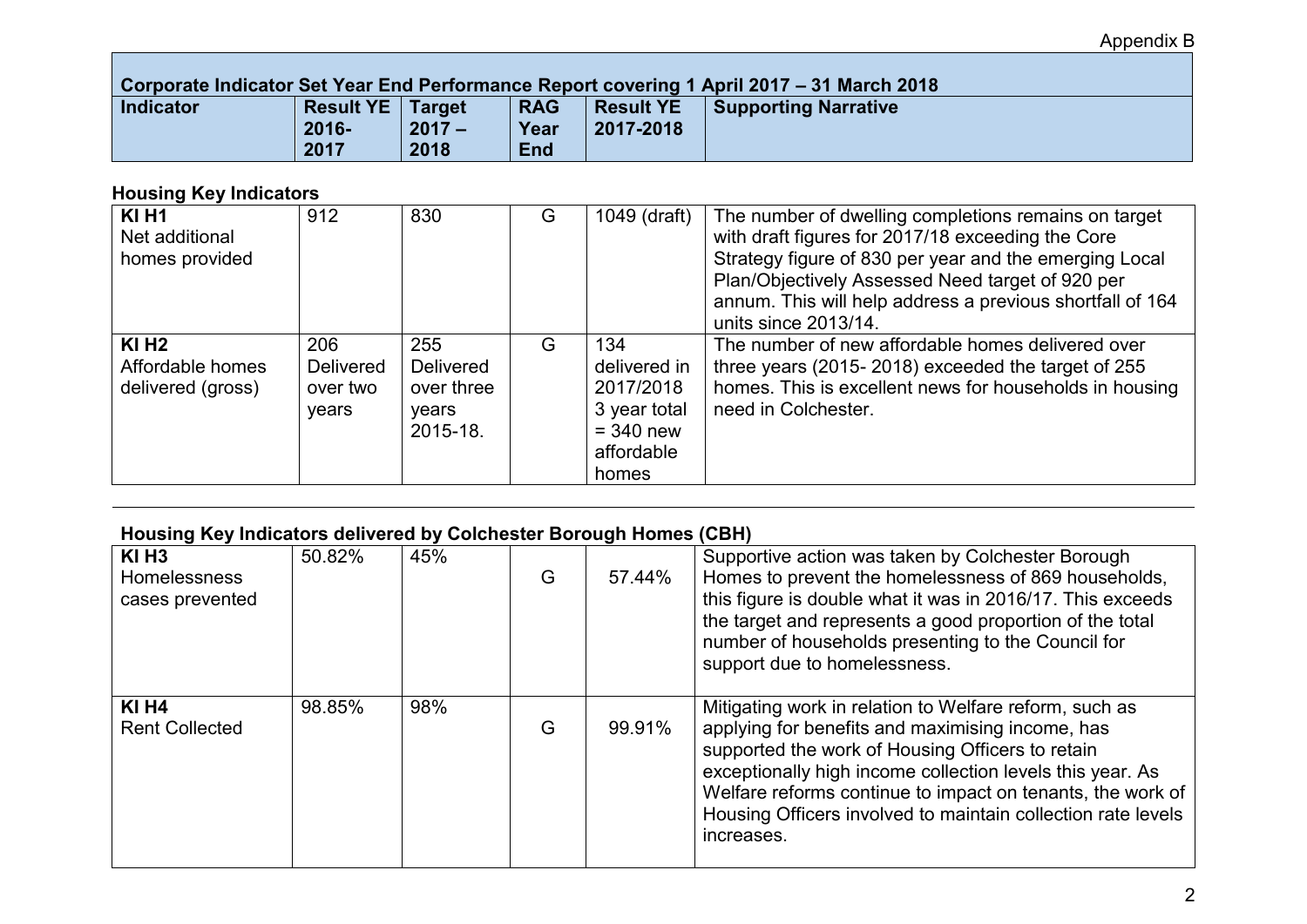## **Corporate Indicator Set Year End Performance Report covering 1 April 2017 – 31 March 2018**

| <b>Indicator</b><br><b>Result YE   Target</b><br><b>RAG</b><br>Result YE<br><b>Supporting Narrative</b><br>$2016 -$<br>2017-2018<br>$2017 -$<br>Year<br>2017<br>2018<br><b>End</b> |
|------------------------------------------------------------------------------------------------------------------------------------------------------------------------------------|
|------------------------------------------------------------------------------------------------------------------------------------------------------------------------------------|

| <b>KI H5</b><br>Average time to<br>re-let council<br>homes | 21.22 days | 25 days |  |  | The level of empty council properties available to re-let<br>24.66 days   has slightly increased this year to 310 general needs<br>properties throughout the year. Performance has been<br>achieved at the target level. |
|------------------------------------------------------------|------------|---------|--|--|--------------------------------------------------------------------------------------------------------------------------------------------------------------------------------------------------------------------------|
|------------------------------------------------------------|------------|---------|--|--|--------------------------------------------------------------------------------------------------------------------------------------------------------------------------------------------------------------------------|

| KI W1<br>Residual household<br>waste per<br>household                    | 422 kg | 395 kg | G | 374.50kg | The performance target was exceeded by 20.5 kg with the<br>amount of residual waste reducing as a result of the<br>changes to the frequency of collection and limits on the<br>amount of residual waste than can be collected. The outturn<br>for 17/18 is a reduction of 47.5 kg per household compared<br>with the 16/17 outturn. |
|--------------------------------------------------------------------------|--------|--------|---|----------|-------------------------------------------------------------------------------------------------------------------------------------------------------------------------------------------------------------------------------------------------------------------------------------------------------------------------------------|
| KIW <sub>2</sub><br>Household waste<br>reused, recycled<br>and composted | 44.90% | 49%    | G | 50.62%   | The performance target was exceeded by 1.62% with the<br>outturn increasing by 5.72% compared with outturn for<br>16/17. Tonnages of waste for recycling have increased as a<br>result of the changes to the waste service, resulting in the<br>percentage of the total waste stream being made up of<br>recycling increasing       |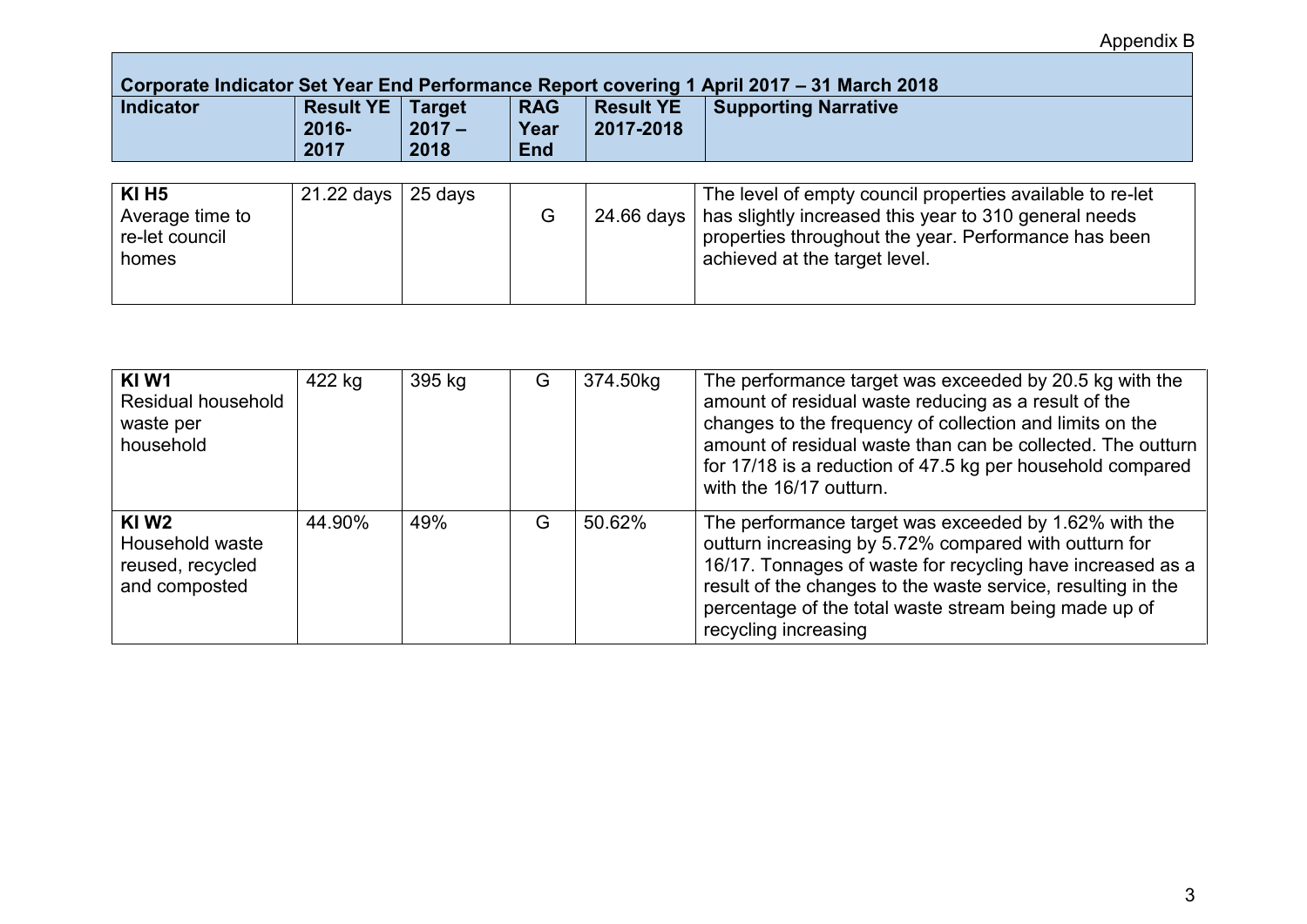| Corporate Indicator Set Year End Performance Report covering 1 April 2017 - 31 March 2018 |                                      |                                   |                                  |                                           |                                                                                                                                                                                                                                                                                                                                                                                                                                                                                                                                                        |  |  |
|-------------------------------------------------------------------------------------------|--------------------------------------|-----------------------------------|----------------------------------|-------------------------------------------|--------------------------------------------------------------------------------------------------------------------------------------------------------------------------------------------------------------------------------------------------------------------------------------------------------------------------------------------------------------------------------------------------------------------------------------------------------------------------------------------------------------------------------------------------------|--|--|
| <b>Indicator</b>                                                                          | <b>Result YE</b><br>$2016 -$<br>2017 | <b>Target</b><br>$2017 -$<br>2018 | <b>RAG</b><br>Year<br><b>End</b> | <b>Result YE</b><br>2017-2018             | <b>Supporting Narrative</b>                                                                                                                                                                                                                                                                                                                                                                                                                                                                                                                            |  |  |
| KIW <sub>3</sub><br>Number of weekly<br>missed collections                                | 81<br>missed<br>bins a<br>week       | 95<br>missed<br>bins a<br>week    | R.                               | 162<br>average per<br>week.<br>$(0.06\%)$ | Changes to the collection methods from June 2017 meant a<br>spike in missed bin reports for June, July and August 2017<br>while staff and residents adapted to the new system.<br>Missed bins, although still higher than last year, have<br>steadily decreased each month since August. The figure of<br>162 as a percentage of all collections made weekly is<br>$0.06\%$<br>Collections for residual waste changed from unlimited<br>weekly collections to fortnightly 3 bag limit collections.<br>Recycling remains alternate weeks and unlimited. |  |  |